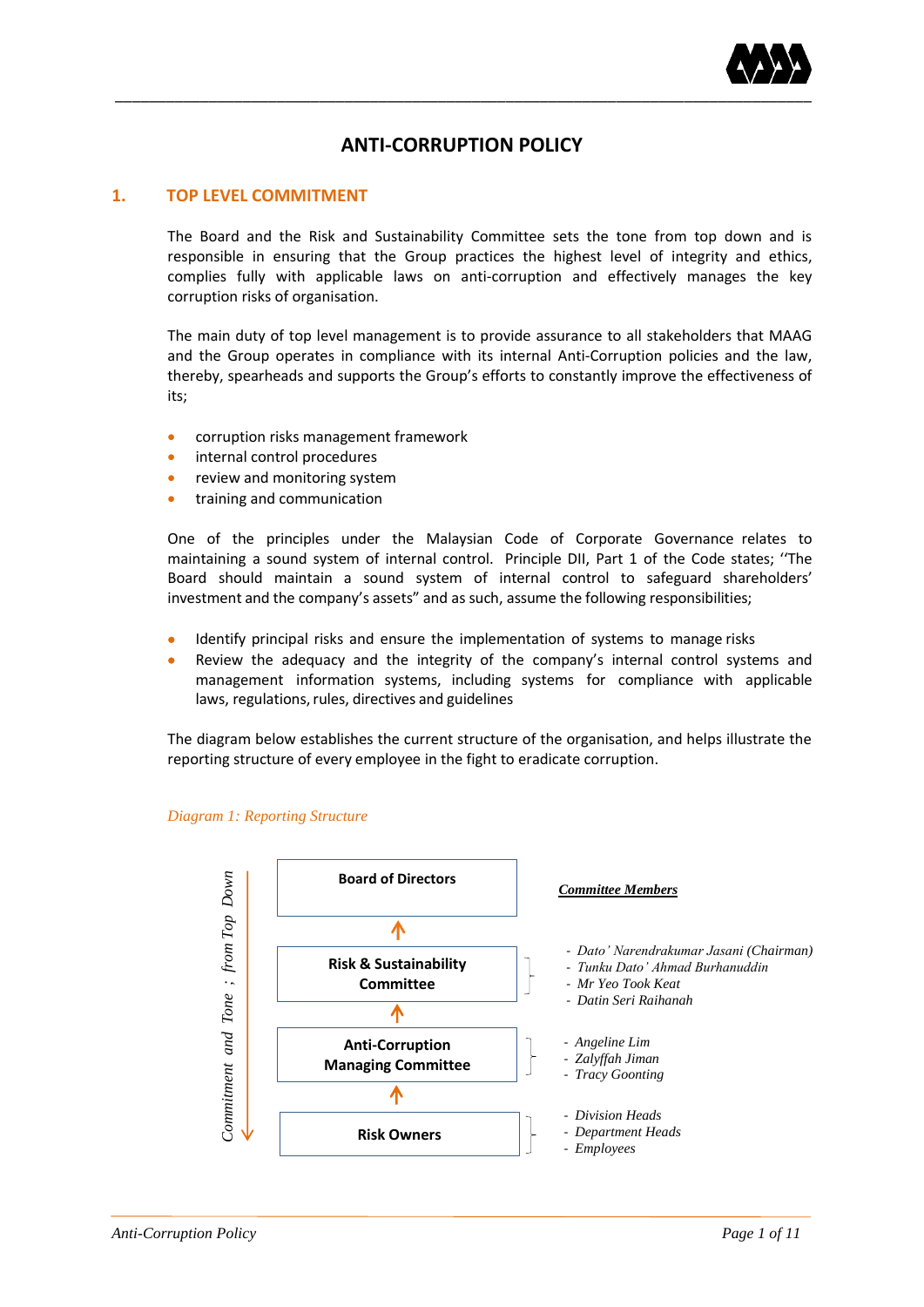

# **2. RISK ASSESSMENT**

The Board together with its Risk and Sustainability Committee is responsible in supervising and managing the Group's Anti-Corruption efforts. As such, the committee is responsible to conduct corruption risk assessments every 3 years, in fact sooner, if there is a change in the law.

The main element in Risk assessment is to establish appropriate processes, systems and controls to mitigate corruptions risks that the organisation may be exposed to, in its day-to-day activities and communicate these processes to all employees, and business partners. It has been decided assessment be incorporated into the general risk register of the organisation.

Risk Assessments; may include but not limited to the following;

- study opportunities of **corruption and fraud** in the organisation's internal procedures
- search for financial transactions that may be disguised as payments
- question business activities in countries where corruption is known to be high
- ensure compliance of external parties and agents representing the organisation
- query relationships with third parties in the organisation's supply chain
- **2.1** Principles of Risk Assessment focus on the following areas of operations;
	- Integrity & Reputation
	- **Strategic & Operations**
	- Financial & Legal
	- Human Resources
	- Customers
- **2.2** Enterprise Risk Management (ERM) ; ERM is the process of planning, leading, organising, and controlling the activities of an organisation in order to minimise the effects of risk and corruption on an organisation. ERM expands the process to include not just risks associated with accidental losses, but also financial, strategic, operational, and other risks.

Guiding Principles of the ERM focuses on the following;

- Protects Value
- Integral part of the Group's processes
- Part of decision making
- **Addresses uncertainty**
- Systematic, structure and timely
- Based on best available information
- Takes human and cultural factors into account
- Transparent and inclusive
- Dynamic, Interactive and responsive to change
- Facilitates continuous improvement
- **2.3** Risk Identification; risks are segregated into two main types
	- Inherent risks
	- Controllable risks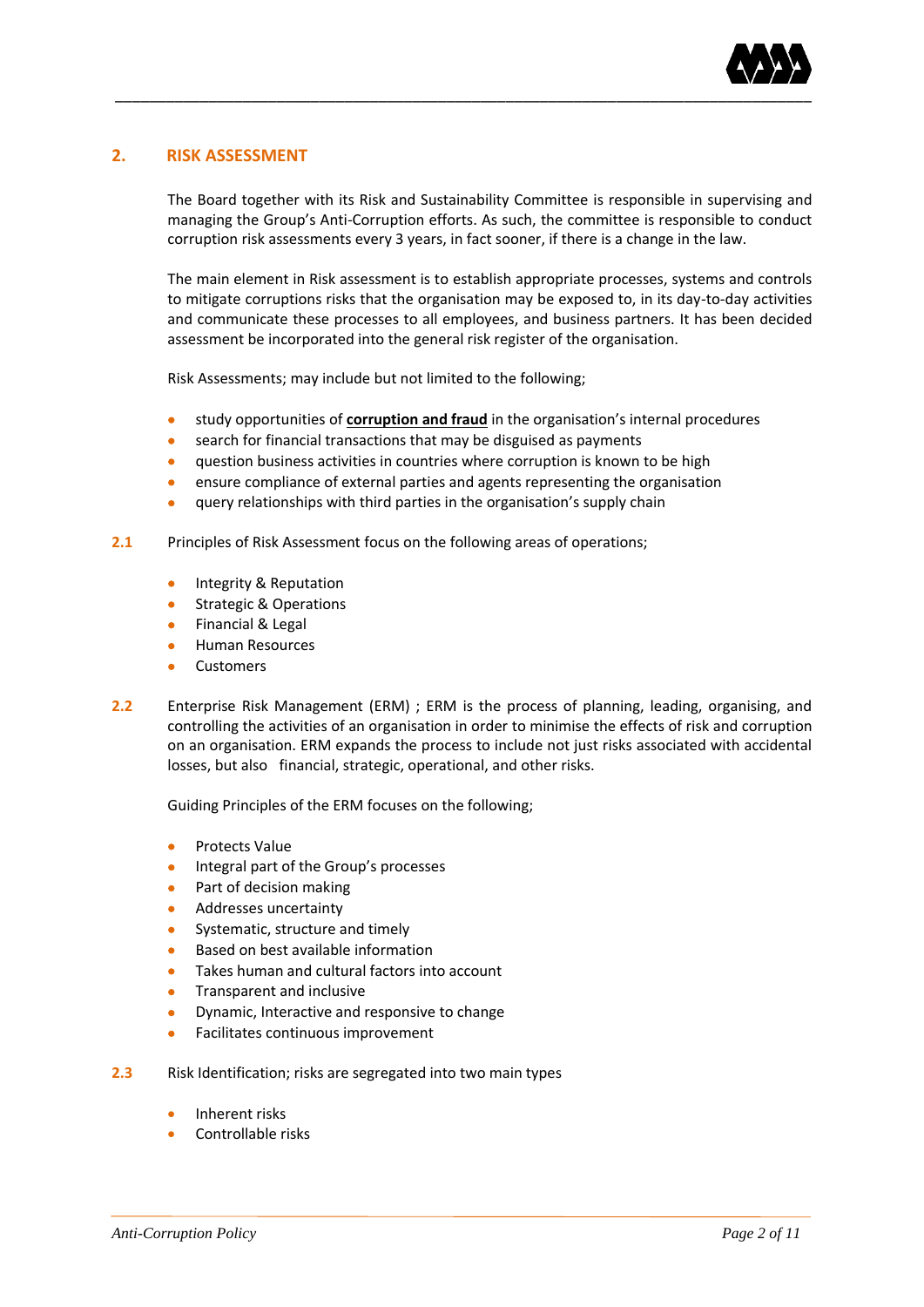

- **2.4** Risk Analysis; the four (4) steps processes in risk analysis are;
	- Step  $1 \rightarrow$  Analyse Gross Risk rating
	- Step 2  $\rightarrow$  Analyse existing Control Effectiveness
	- Step 3  $\rightarrow$  Decide on Nett Risk rating
	- Step 4  $\rightarrow$  Determine Level of Risk
- **2.5** Risk Evaluation; risk evaluation is the rating of a risk based on the probability of the risk occurring and the severity impact of that risk. Once risks have been identified, an analysis of possible impact and probability of occurrence will be made using parameters that will enable the development of a corporate risk profile

To this extent, Key Risk Indicators (KRIs) are developed by Risk Owners (i.e. Division and Department Heads) for risk monitoring purposes as they are fundamental and objective measures of key risk across the organization.

KRIs should be properly defined and include the relevant thresholds. The KRIs will eventually form part of the Risk Owners' performance assessment and where possible, such performance assessment be cascaded down to other key employees.

**2.6** Risk Treatment; Risk treatment is the process of formulating, selecting and implementing control measures to modify the risk according to the department's/subsidiary's risk appetite.

It can be of the following four options:

- $\bullet$  Tolerate risk is accepted and controls are sufficient
- Treat risk is accepted but controls are required to minimise risk
- Transfer risk is accepted but function is to be outsourced
- **•** Terminate risk is unaccepted and must be terminated

# *Diagram 2: ERM processes*

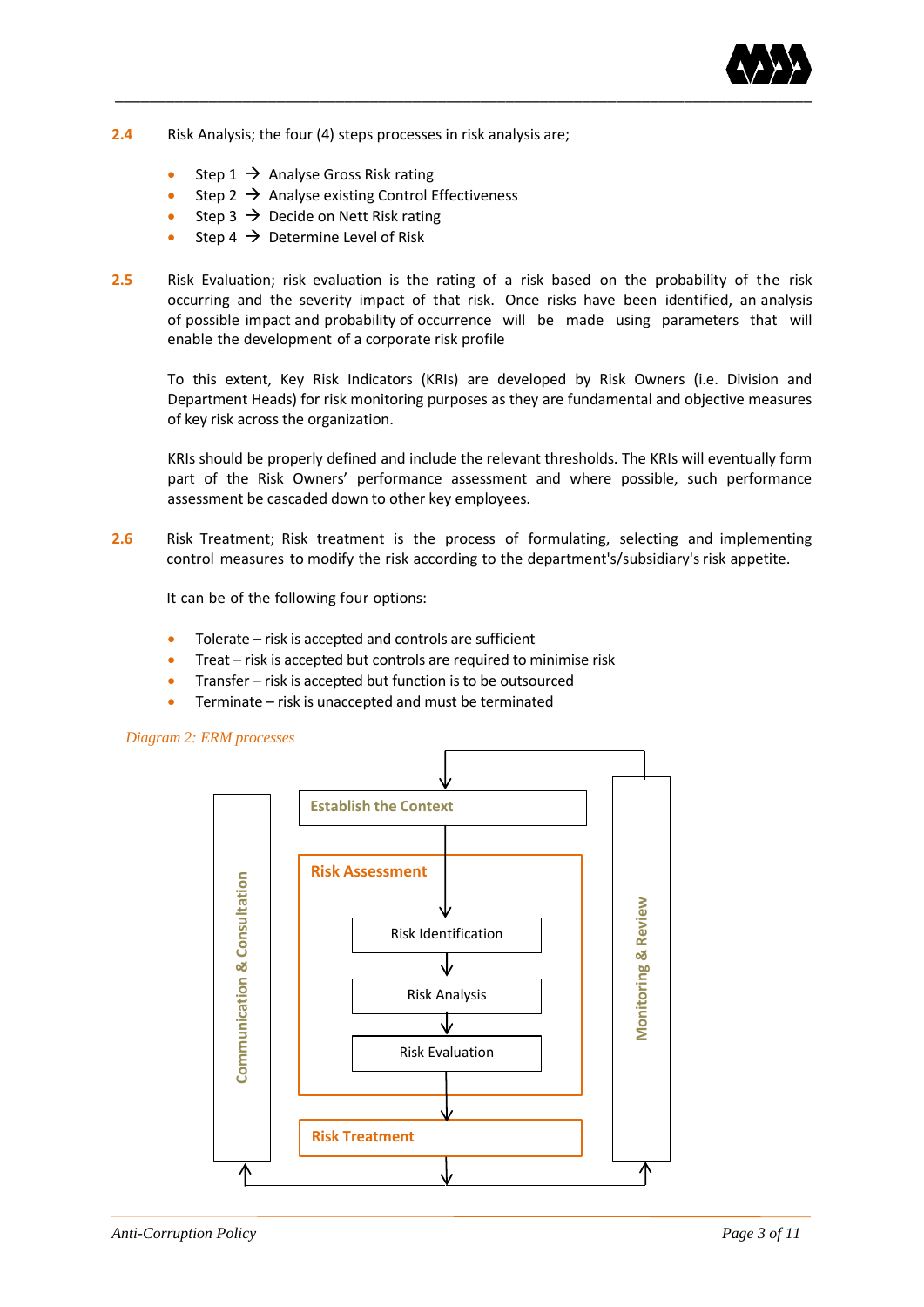

# **3. BASE POLICIES**

#### **3.1** Anti-Corruption Policy Statement

MAA Group Berhad and its subsidiaries are fully committed to eradicating corruption. The company maintains a strict, zero tolerance position against corruption, bribery or any kind of abuse of power. We expect our directors, senior officers, employees and business partners to operate in full compliance with the company's Anti-Corruption policy, with the highest standard of ethical conduct, integrity and professionalism. No member of the group should ever assume that the company's interest takes precedence over this belief.

## **3.2** Code of Conduct and Ethics

The Group's Code of Conduct and Ethics is a set of prescribed values and principles by which the Group is committed to. It is designed to provide a frame of reference against which to measure all activities. All of us play an important role in establishing, maintaining and enhancing the reputation and brand of the Group.

It is obligatory that all directors, senior officers and employees display the highest level of character, ethics and professionalism in all aspects of their work, and in doing so, act in the best interest of the Group, guided by the following positive attributes and principles;

- Honour & Selflessness
- Integrity & Honesty
- Objectivity & Reliability
- Morality & Fair Dealing
- Discretion & Confidentiality
- Respect & Decency

The full version of the organisation's Code of Conduct and Ethics is available in the company's website and in the internal public folder; issued by Group HR.

Upon employment, employees are issued with the organisation's Code of Conduct and Ethics. Employees are required to read and sign an Employee Personal Affirmation Form (Appendix 2); not only to confirm his understanding of this Code of Conduct and Ethics, but also, his full observation of the various other policies practised in the Group.

#### **3.3** Conflict of Interest

A Conflict of Interest arises when an employee has a personal interest sufficient to appear to influence the objective exercise of his official duties; some of which may be, but not limited to;

- Self-interest dealings with business partners, agents, suppliers and customers
- Un-authorised commissions from sale of products or services offered by the Group
- Awarding contracts to family members, relatives or personal friends
- Involved in part-time employment outside of his work hours without approval
- Any employee (other than a board member), holding the position as company director (except unless for a non-profit, public service, social welfare or charitable organisation)

None of the above is regarded as allowable or acceptable conduct.

Directors, senior officers and employees are expected to avoid any actual or apparent conflict between their personal interest and that of the organisation.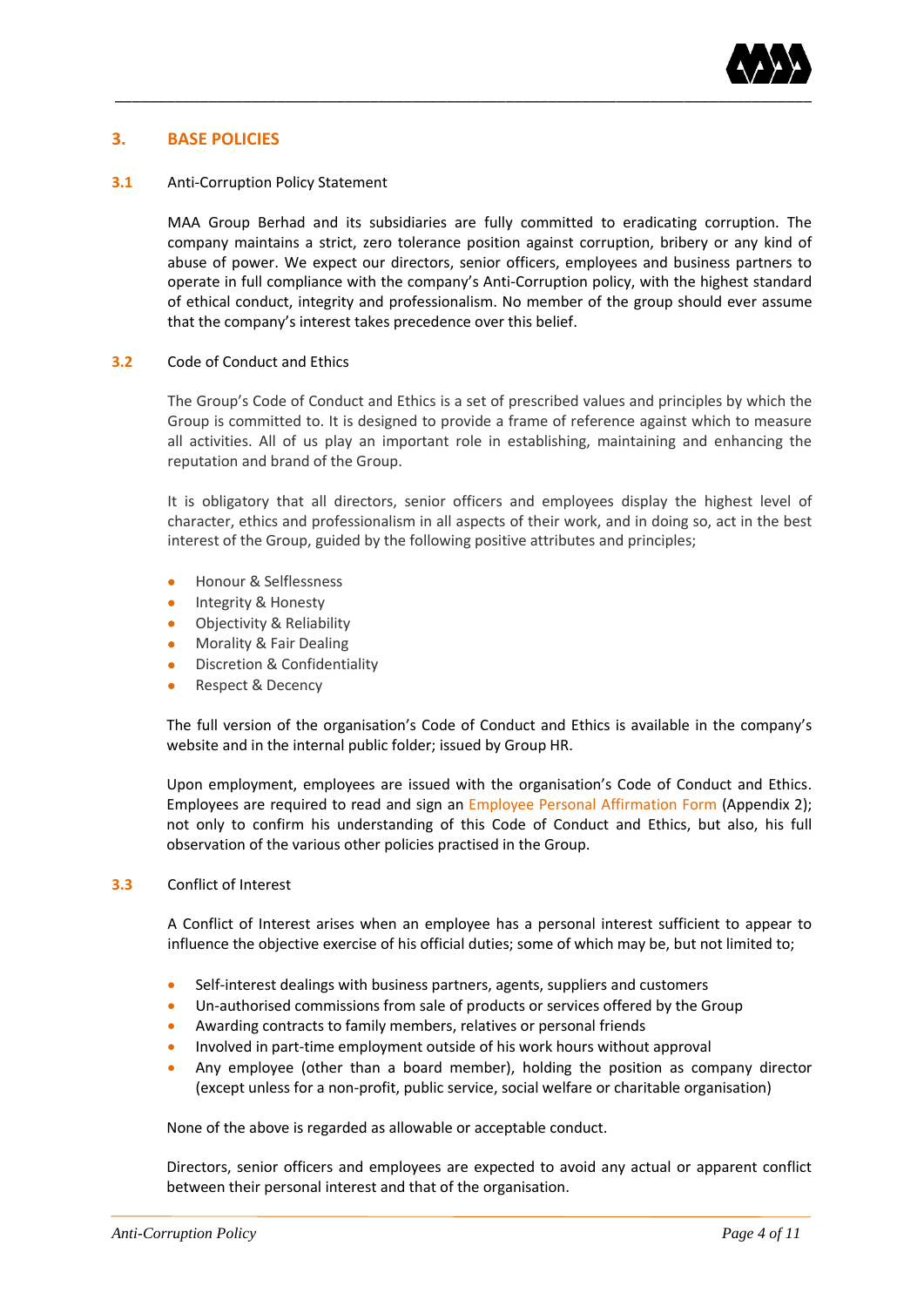

A full version of the organisation's policy on Conflict of Interest is available in the company's public folder; issued by Group HR. It should be read alongside its policy on Code of Conduct and Ethics.

Employees are reminded to complete a Conflict of Interest Disclosure Form (Appendix 3) should they ever feel that in carrying out their duties and responsibilities, they may be exposed to such conflicts.

#### **3.4** Gifts

MAAG and the Group sanction a "No Gift" policy to the receiving or giving of gifts from any business partners or third party who has any direct or indirect official relationship with the group.

However, the Group recognise that the gesture of receiving or giving small inexpensive mementos for officiating events or delivering a public talk is a form of sincere appreciation; therefore, inexpensive items such as plaques, pennants, handicraft or printed materials are allowed. Under no circumstance, should the acceptance or giving of any gift compromise the values, position and image of the Group. There must not be any expectation of special favours or improper advantages from the accepting or giving of gifts.

To protect the organisation from any criminal liability, the receiving or the giving of gifts irrespective of its value, must be approved by the Anti-Corruption Managing Committee.

In the case where a gift is accepted, irrespective of its value, employees are required to report and record the item in the Gifts & Benefits Declaration Form (Appendix 4) and surrender the item to his Department Head awaiting one of the following decisions from the Anti-Corruption Managing Committee;

- Return the gift to its giver
- Permit the employee to keep the gift
- Contribute the gift to the organisation's annual dinner
- Donate the gift to a charitable organisation

Excerpts from MACC's website outline the following guidelines;

#### **What is the definition of a Gift?**

According to the Service Circular No. 3 of 1998 (SC 3/1998), a gift comprises of cash money, free fares, shares, lottery tickets, travelling facilities, entertainment expenses, services, club membership, any form of commission, hampers, jewellery, decorative items and any item of high value that is given to a public official. (Refer to Para 4 - SC 3/1998).

#### **Is the giving of a hamper of small value perceived as a gift?**

Accepting or giving of gifts of any amount or value amounts to a corruption offence in the situation that an individual receives or gives such gifts from a supplier that the individual has an official dealing. (Refer Para 12 - SC 3/1998). Note: Individuals include civil servants, private sector employees as well as the general public.

#### **Can a civil servant receive gifts during festive seasons?**

Public officials are prohibited from accepting any gift in any form such as hampers, Mandarin oranges, Ang Pow packets and other forms of gifts from any person that is associated with the official duties of the officer. (Refer to Para 5 - SC 3/1998).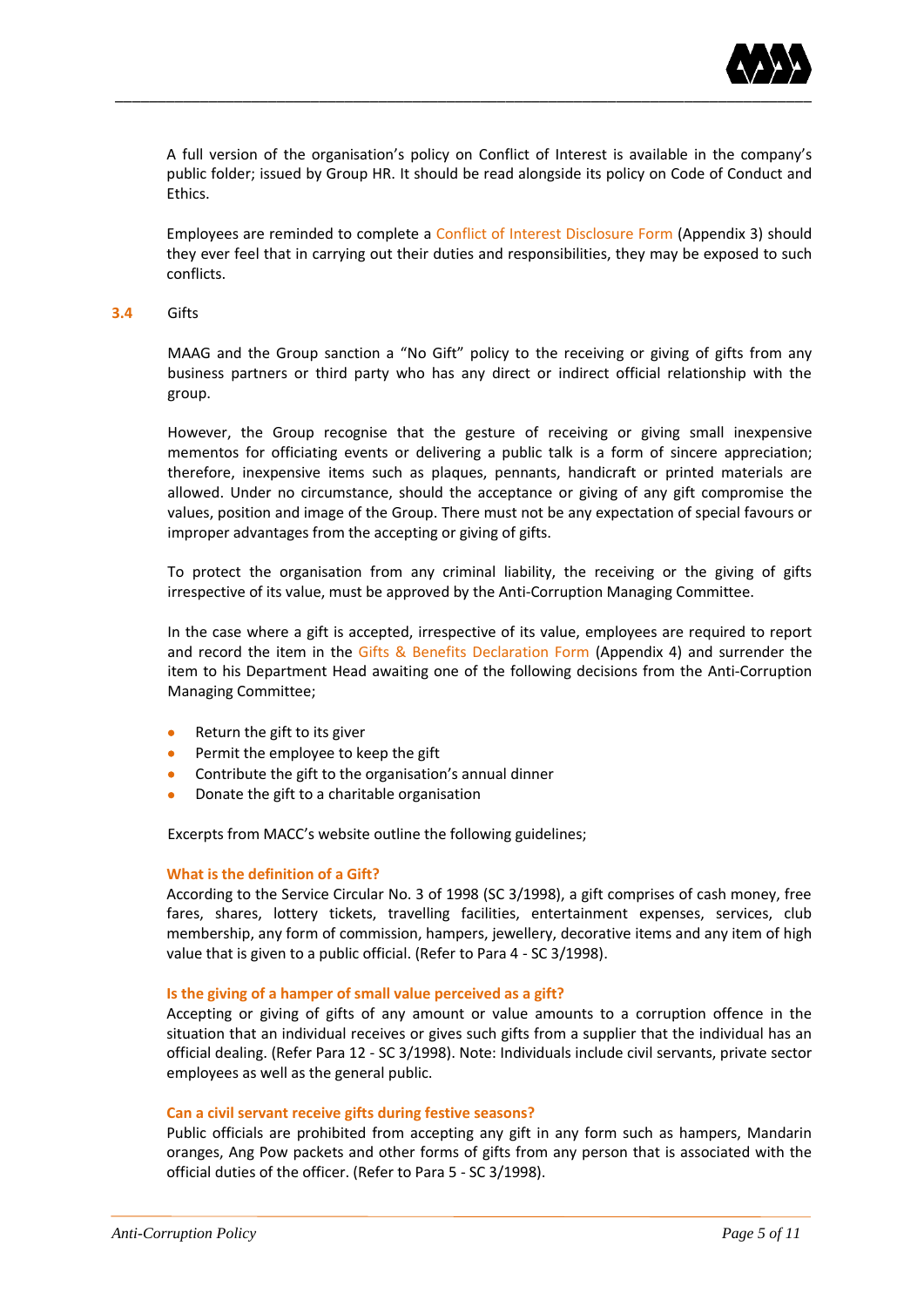

#### **Can a civil servant receive gifts in an unofficial capacity?**

Yes. Civil servants are allowed to receive gifts provided the value of the item is % of the emoluments or less than RM500. In the case that the item is valued more than the allowable value, the officer is required to report the item to the Head of Department for approval by filling the Appendix A Form SC 3/98.

However, there are exceptions for gifts exceeding RM500 under certain circumstances such as gifts received from friends due to retirement, transfer, engagement and marriage. (Refer to Para 7 - SC 3/1998). Should there be any doubt on the receipt of such gifts, the official can report it to the Head of Department for further action and clarification. (Refer to Para 8 - SC 3/1998).

Directors, senior officials and employees are advised to read the full version of the above guidelines on gifts available on MACC's website as follows; [https://www.sprm.gov.my/en/gift](https://www.sprm.gov.my/en/gift-enquiry)[enquiry](https://www.sprm.gov.my/en/gift-enquiry)

## **3.5** Entertainment

Hosting and accepting a meal is allowed, but in no way must the meal be that of an extravagant affair and in no way must the meal be an enticement for favours.

The intent matters; and lavish, extravagant meals, entertainment such as karaoke sessions, concert tickets, travel tickets, hospitality vouchers, etc. are considered as bribes.

Managers whose jobs come with entertainment allowances and therefore, entertain business partners and associates on a regular basis are advised to exercise strong moral judgement in this area and be mindful of the stipulations allowed by the MACC in accepting invitations or hosting.

#### **3.6** CSR, Donations & Corporate Sponsorships

Donations to charitable foundations and corporate sponsorships to private companies are allowed with the approval of the Executive Chairman or Group CEO.

Donations and sponsorships of this nature must be within the law to ensure there is no corrupt or criminal intent involved and irrespective of the amount, all donations and sponsorships must be recorded in the organisation's accounting books for transparency.

#### **3.7** Political Donations

The Group's policy is to abstain from making any donations to political candidates and political parties.

In rare instances, where the law permits, written approval must be obtained from the Board of Directors for these kinds of donations. Employees making any such donations without the approval of the Board, are deemed to be acting in their own personal capacity and not on behalf of MAAG or the Group.

#### **3.8** Facilitation Payments

Facilitation payment is a payment made to an official to facilitate approval of some type of business transaction or activity. In some countries, this is disguised as unofficial fees rather than bribes, but most countries do not subscribe to this distinction.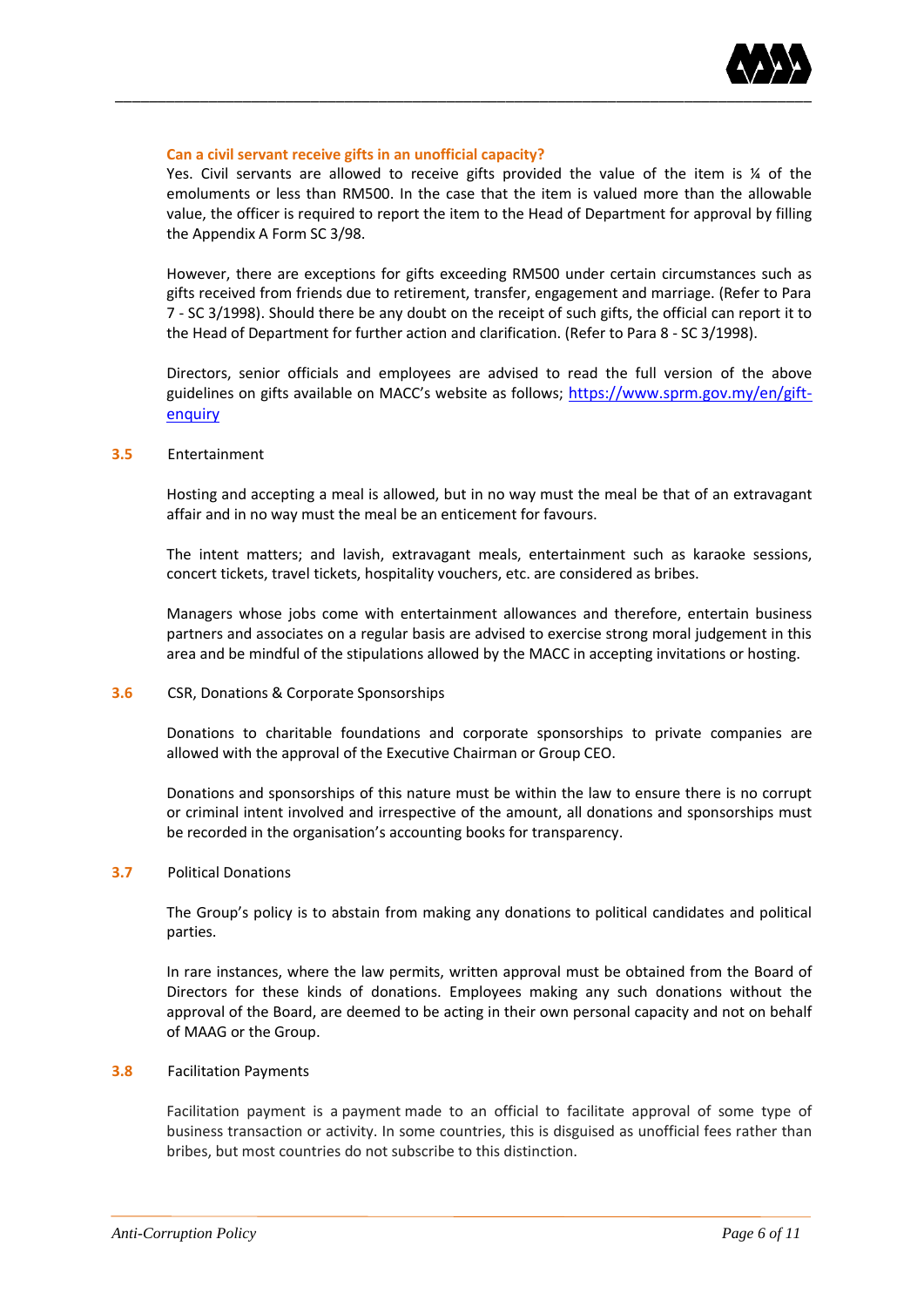

As an employee of the Group, any type of facilitation payment or commissions is strictly prohibited. Employees are forbidden from proposing, offering or receiving anything of this nature. Employees are further advised, any payment received in cash or kind from any unknown person(s) must be reported to the Anti-Corruption Managing Committee.

## **3.9** Business Partners & Third Party Agencies

Under various business agreements or joint ventures, a company or an individual may be eligible for payment acting on behalf of the Group; such as, an agent, an intermediary, contractor or consultant.

Such business relations must be clearly spelt out in an official, legally bound Contract for Service and subjected to terms and conditions, legal stamping, procedures and deliverables required of the parties involved.

All business associates, in doing or planning to enter into business transactions with the Group will be made aware of the Anti-Corruption policy practised by MAAG and its subsidiaries through a Third Party Declaration Form (Appendix 5).

## **3.10** Approvals, Permits, Licenses & Inspections

No employee is to make any payment or give any advantage to government officials beyond what is required by law to obtain a permit, license or any other necessary approval. Instead, employees are advised to solve these challenges pro-actively by allocating sufficient time to obtain such approvals. Seek advice from your Anti-Corruption Managing Committee on your next course of action.

Similarly, no employee is to make payments or give any advantage to government officials in order to avoid any inspection, influence any report or to avoid any fine. Employees are advised to look out for local officials who just happen to appear without any reason or justification at the work place for impulsive inspections, requesting a 'fee' for a 'perfect' report.

# **3.11** Procurement

The Group practises and adheres to a series of strict Internal Control Procedures (ICP) on supplier selection. Depending on the amount of the business outlay, different variations of quotes are required from different suppliers, vendors and companies for a transparent, final decision.

#### **3.12** Recruitment

Group HR must ensure there is no Conflict of Interest exists in the hiring of any candidate. The recruitment of directors, senior officials and employees for the Group will be fair, nondiscriminatory and impartial.

Due diligence and background checks (i.e. former employer check, CTOS and CCRIS) must be conducted to identify prior convictions and credit reports before employment starts.

A more detailed and comprehensive background check (e.g. police vetting) must be conducted for senior management positions, especially those tasked with decision making obligations, those dealing with government officials and in finance.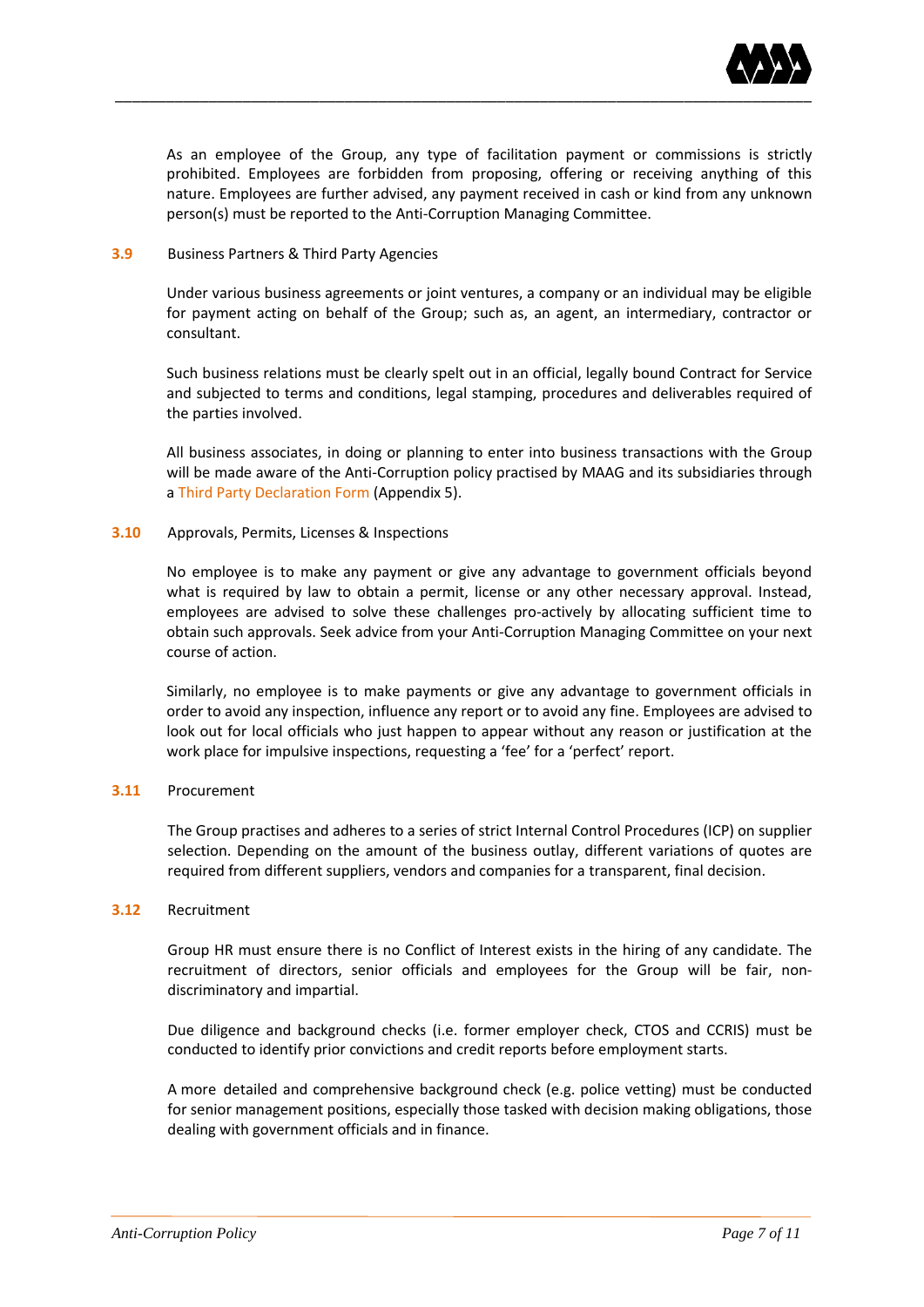

During an interview, Group HR or person(s) involved in hiring must look out for red flags, occurrences such as;

- Inability of the candidate to open a bank account for salary crediting
- Candidate's request for unusual method of payment for wages
- Any strange reluctance to provide full personal and family information in forms
- Signs of unwillingness and reluctance to sign a Contract

The hiring of such individuals is prohibited.

#### **3.13** Red Flags

Detection and Prevention is paramount to eradicating corruption. To assist employees in the recognition of corrupt behaviour, the following may be considered as red flags;

- Abuse in decision making process
- Payments to off-shore accounts
- Invoices in excess of contractual or agreed amount
- Use of agent with poor reputation and with links to a foreign government
- Unusual bonuses paid out to with little or no supporting documentation
- Payments without the official paperwork and non-compliance with internal ICPs
- Unexplained preferences to certain business associates, suppliers and contractors
- Large payment and commissions where an agent does not seem to be providing any service

Employees are advised to be sensitive and alert to other indicators and report any suspicious behaviour to the Anti-Corruption Managing Committee for further investigation.

#### **3.14** Whistleblowing & Reporting of Corruption

The Group have always had, and practised a whistle-blowing policy that provides whistle blowers an avenue for the reporting of malpractices, abuses and mismanagement. This full policy is available in HR's public folder and on the MAAG's website.

Employees must at all times, comply with the Group's Anti-Corruption policy and report any suspected acts of corruption to the organisation's Risk and Sustainability Committee or the Anti-Corruption Managing Committee who will treat all complaints, confidential and private.

The Risk and Sustainability Committee is the primary investigator that will conduct an immediate initial investigation to determine if the report is genuine, document initial findings and report these findings to the main board for the organisation's next course of action and onward reporting to MACC, as required by law.

The Board and the Risk and Sustainability Committee guarantees, that no whistle blower will be discriminated against, suffer any consequences or experience retaliation if he is to raise genuine concerns in good faith, for the good of the organisation.

However, making false claims against a colleague based on unfounded information and hearsay is a very serious matter and action will be taken against him for malicious false allegation and abuse of the whistle blowing policy itself.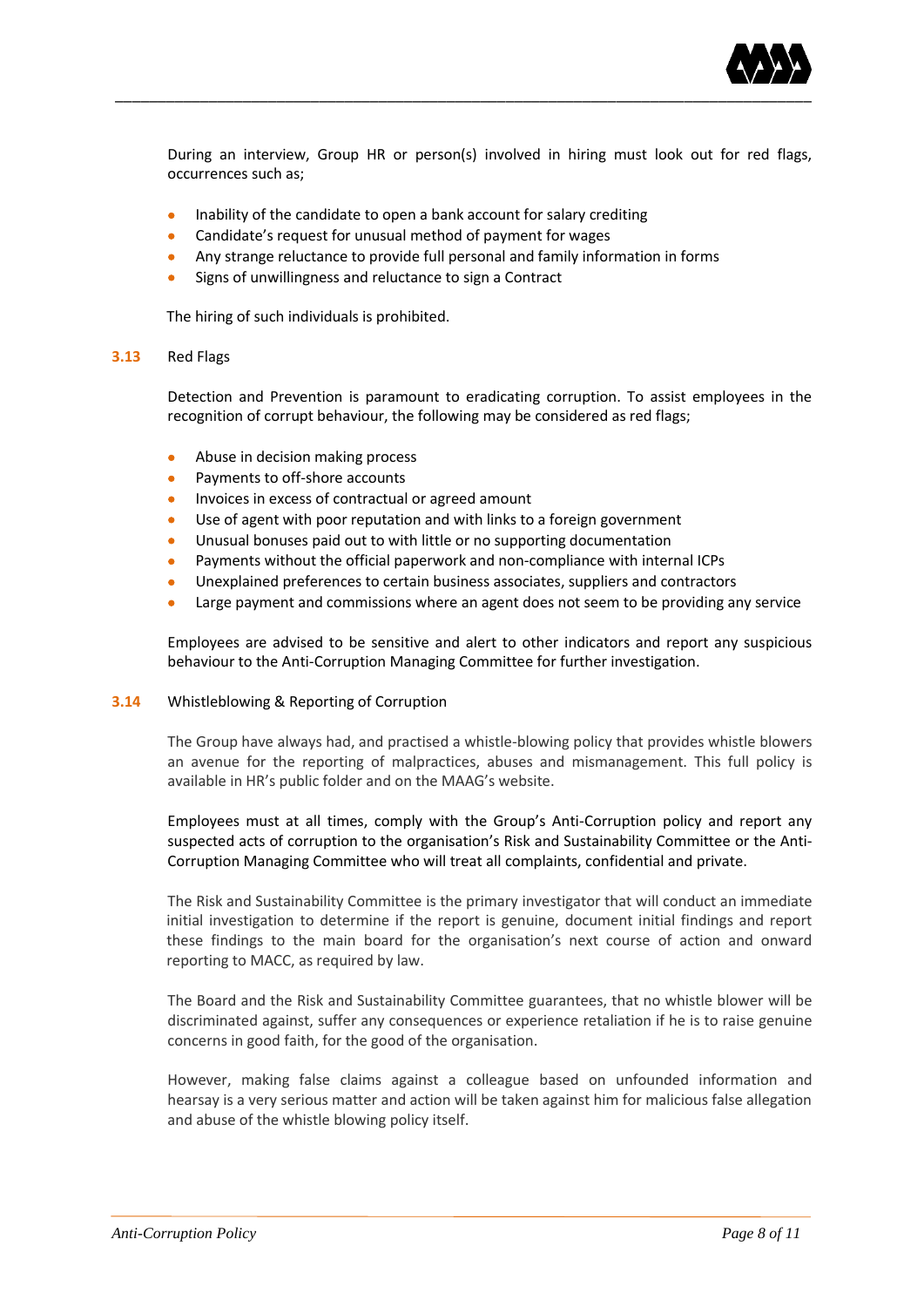

To make a report directly with the MACC, the contact details are;

By telephone: 03 8870 0688 / 0689 / 0691 By text: 019 600 0696 Toll free: 1-800-88-6000 Email[: info@sprm.gov.my](mailto:info@sprm.gov.my)

#### **3.15** Record Keeping

Proper Documentation and record keeping is vital to the organisation, especially during an audit. Apart from the forms used in the organisation's day-to-day operations, the following declaration forms in line with this policy will be distributed and acknowledged by all employees for compliance purposes;

- Commitment Pledge
- Understanding the Code of Conduct & Ethics
- **•** Conflict of Interest Disclosure Form
- Gift Declaration Form

External business associates, third party agencies, agents, suppliers etc. will also be made to sign to declare his understanding of the Group Anti-Corruption policy.

#### **3.16** Financial Controls

All of HR and Finance ICPs are made available in HR's public folder for employee's reference and observance. The following ICPs, under the jurisdiction of Group HR and Group Finance are constantly reviewed and enforced within the organisation;

- **•** ICP 1: Capital Expenditure
- **ICP 2: Entertainment Reimbursement (HR)**
- ICP 3: Motor Vehicle Expense Reimbursement (HR)
- ICP 4: Company Car Maintenance Reimbursement (HR)
- **ICP 5: Outstation Travel (HR)**
- ICP 6: Staff Loan
- ICP 7: Petty Cash
- **ICP 8: Custodian and Security Safe**
- ICP 9: Payment Control
- **ICP 10: Investment Policy**
- **ICP11: Intercompany Loan Procedures**
- ICP12: Compliance Framework
- **ICP 13: Disclosure on Material Contracts**
- ICP 14: Disclosure on Litigation Cases
- ICP 15: Disclosure on Complaints
- ICP 16: Travelling Allowance Procedure
- **ICP 17: Service Provider Procedure**

Employees are reminded to read these ICPs from time to time to ensure compliance throughout their employment with the Group.

Internal Audit on various departments and Interim & Quarterly financial reporting are also conducted to ensure the organisation comply with the laws and regulation of the country.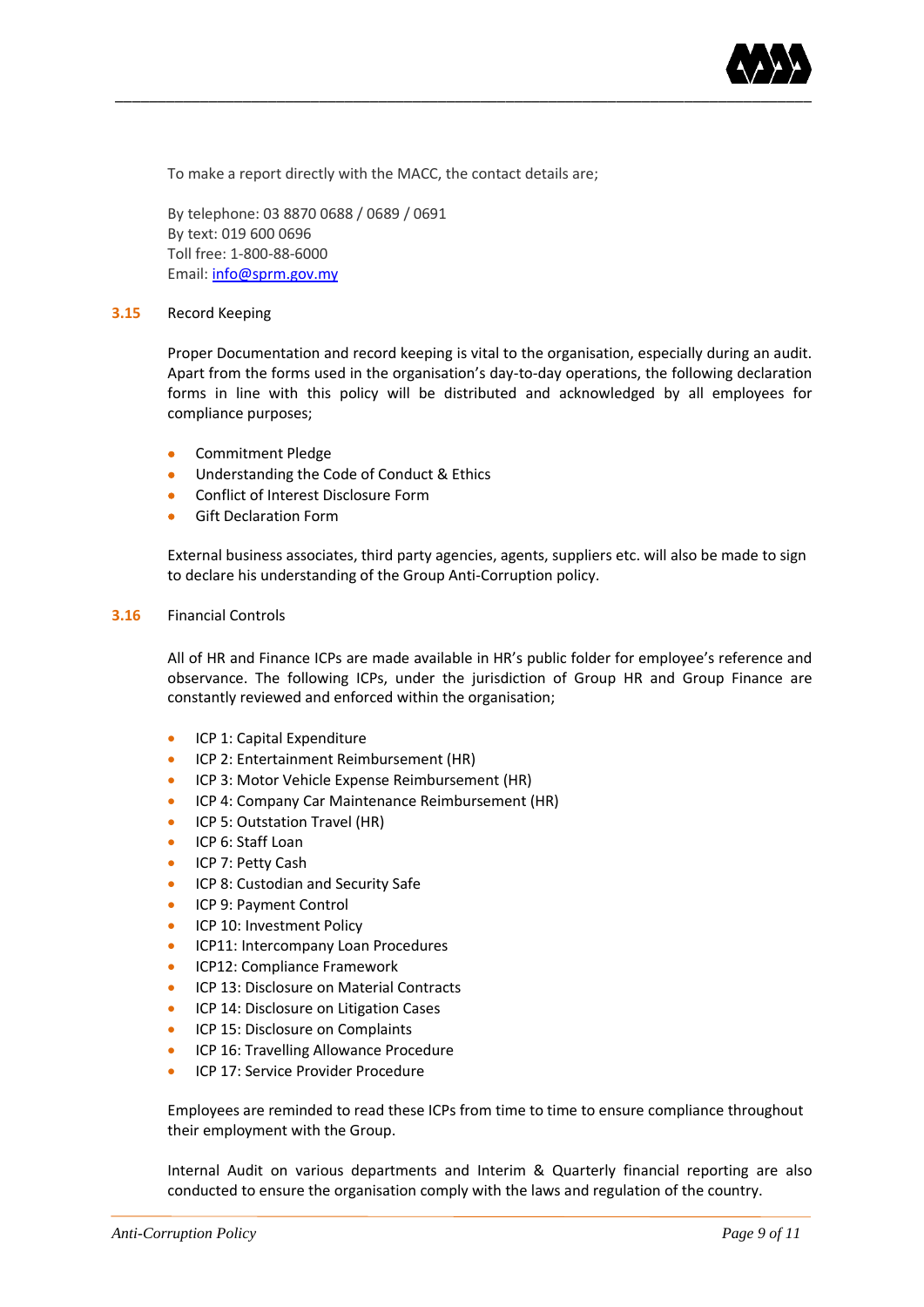

## **3.17** Non-Financial Controls

Every department will operate with a set of guidelines involving their area of responsibilities.

As such, each and every department must have the following three (3) articles carefully drafted, approved by management and prominently displayed;

- **•** Standard Operating Procedure (SOP) manual
- Policy manual
- Standing Instruction Manual

# **4. SYSTEMATIC REVIEW, MONITORING AND ENFORCEMENT**

**4.1** Review of Policy

The Board with the assistance of the Risk Management and Sustainability Committee will review this policy on a yearly basis to assess the effectiveness of the policy in the organisation's overall Anti-Corruption efforts.

#### **4.2** Monitoring of Policy

The Anti-Corruption Managing Committee will monitor and enforce this policy with the assistance of all Division and Department Heads.

**4.3** Enforcement of Policy

The Board with the assistance of Group HR will conduct disciplinary proceedings against employees who fail to comply or found to be non-compliant with this policy or any other policy issued by the organisation.

**4.4** Compliance with the Policy

As employees of MAAG and the Group, you are bound to the policies, procedures, rules and regulations of the organisation. Severe consequences will arise from failure to adhere or comply with any of the organisation's policies.

**4.5** Non Compliance

Violation of the organisation's Anti-Corruption policy constitutes a criminal offence, and the organisation is duty bound to report the matter to the authorities.

# **5. TRAINING AND COMMUNICATION**

- **5.1** The Anti-Corruption Managing Committee with the assistance of Group HR will ensure that all existing and new employees training will be conducted as follows;
	- New Recruits: Training will be part of the induction program
	- Existing Employees: Refresher training conducted once 1 year
	- Department Heads: Refresher training every 2 years